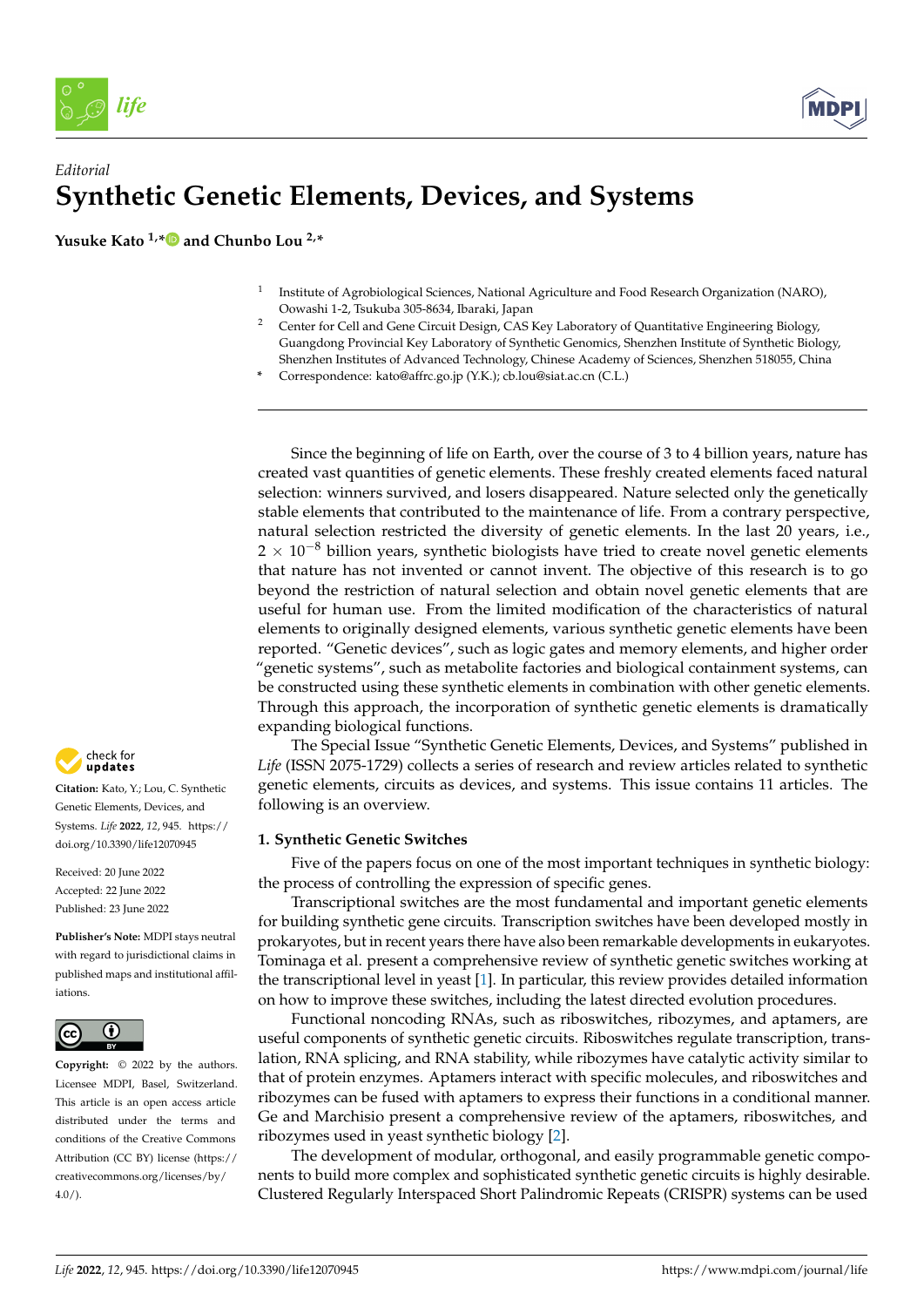as a genetic switch with these characteristics, as well as for genome editing. Du et al. present a comprehensive review of CRISPR-based genetic switches and their applications, including in bio-computation [\[3\]](#page-2-2).

The toehold switch sensor is a riboregulator that controls the translation of downstream genes. The addition of a trigger RNA initiates translation by releasing the RBS and the translation initiation codon by changing the secondary structure of the toehold switch sensor. Incorporating a toehold switch sensor into the expression construct of a reporter gene allows for the detection of RNAs of interest, such as viral RNAs. However, when the trigger RNA is too long, the formation of secondary structures often makes detection problematic. Heo et al. report that the use of helper RNAs that inhibit the secondary structure formation in a trigger RNA is effective for the detection of *E. coli pks* island mRNAs, which have been linked to colorectal cancer [\[4\]](#page-2-3).

The toggle switch is an important genetic device that plays a central role in both natural and synthetic gene systems. However, it is difficult to ensure predictable systemlevel behaviors because toggle switches display a particularly strong dependence on the genetic context. Gyorgy reports an extensive analysis of the genetic toggle switch in the presence of leaky promoters and the cellular burden using a mathematical model [\[5\]](#page-2-4).

#### **2. Protein-Based Regulatory Systems**

DNA transfection is the standard method for transgene expression, but the risk of insertional mutations is a drawback for clinical use, such as cancer therapy. The direct administration of synthesized mRNA can avoid the risk of insertional mutations. However, for spatiotemporal and cell-specific control, novel methods distinct from DNA transfection are required. Nakanishi reviews protein-based translational regulatory systems for synthetic mRNAs in mammalian cells [\[6\]](#page-2-5). It is noteworthy that the synthetic mRNAs can express both effector proteins and regulatory proteins, allowing for the construction of multilayered genetic circuits composed entirely of mRNAs.

Reversible protein–protein interactions, such as those involving binding to allosteric regulators, structural changes in upstream regulators, and post-translational modifications, respond within seconds and are much faster than mechanisms that occur via transcription or translation. Rosa et al. review synthetic protein circuits and devices based on such reversible protein–protein interactions [\[7\]](#page-2-6).

#### **3. Application to Cell Factories**

The production of chemicals and proteins in cell factories is one of the most important applications of synthetic genetic systems. The last four articles address this research field.

Techniques for the incorporation of unnatural amino acids into ribosomally synthesized proteins have been developed in the recent decades. The amber stop codon has usually been selected for unnatural amino acid incorporation. Kato proposes a novel method to control the growth and viability of target bacteria by incorporating unnatural amino acids at sense codons, causing the production of non-functional or toxic proteins [\[8\]](#page-2-7). This method is promising as a means of regulating the growth of microorganisms used in cell factories, especially in controlling the proper proportion of mixed populations.

Human embryonic kidney 293 (HEK293) cells are a human-derived cell line that is commonly used to produce therapeutic glycoproteins. Mild hypothermia has been widely used to enhance transgene expression in HEK293 cells. Jang, Min, and Lee report promoter-dependent hypothermia responses in HEK293 cells that can be attributed to the interaction of exogenous promoters with endogenous transcription factors [\[9\]](#page-2-8). These findings could facilitate the construction of industry-relevant mild-hypothermia-inducible promoter hybrids.

Uridine diphosphate-glucose dehydrogenase (UGD) is an enzyme that produces uridine diphosphate-glucuronic acid, a precursor for useful glycosaminoglycans such as hyaluronic acid, heparosan, and chondroitin. The step catalyzed by UGD is considered to be